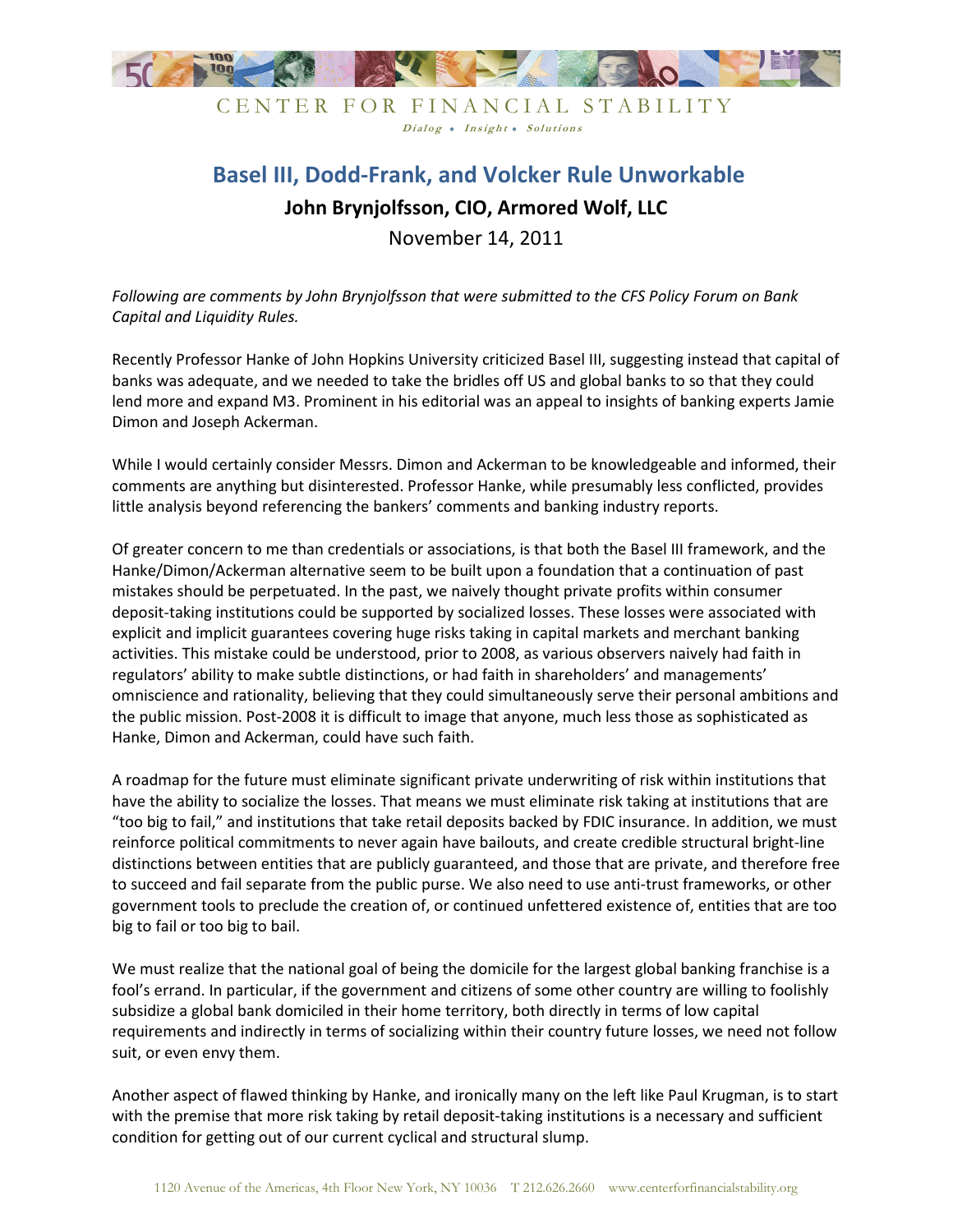

## CENTER FOR FINANCIAL STABILITY Dialog . Insight . Solutions

Rather a more logical framework for working through the deadwood created by the credit bubble and its implosion is to increase accountability of financial market, and economic, decision makers. Increased accountability is best done by building on the concept of transparency, private contracts, laws and courts. Though regulation still plays a role, it is well defined with a narrowly limited purview, and is enforced universally, rather than discretionarily. Such a framework would have a bright line distinction between retail deposits-taking and capital markets activities. It surely can involve a social aspect to banking, in terms of providing community service to youngsters or others whose balances are so small they are unable to cover the cost of their banking services, but would reject the crony capitalism, big business aspects of broad guarantees.

I, for one, now reject the idea that retail deposits provide a suitable foundation upon which to build a superstructure global risk capital allocation. The two concepts of money/deposits/transactional accounts and global risk underwriting are entirely distinct.

Retail and other deposits need to be riskless, not just low risk. Such accounts serve as a nexus for electronic contractual transactions, much as coin, paper money, or checks did a 1,000 years ago, 200 years ago, and 50 years ago, respectively.

In contrast, the superstructure for global risk capital allocation, of which I'm a big fan as it is ultimately the key to productivity growth, at its heart involves allocating the large losses and large returns. The transactional aspects of these activities are of tertiary importance. Capital market endeavors can obviously be highly lucrative, in turning large amounts of capital into huge amounts of capital; however they are anything but a license to print money. We all know, or should know, just as the profits to risk taking can be huge, the losses due to a roll of the dice, or due to a minor miscalculation, can be as large, or even larger!

Inherent in this is a "stack" of recovery priorities associated with global risk taking. It should look something like the following:

- a. Retail and small deposits needed to serve the needs of small savers, and transactions. These deposit accounts need to be riskless. As such the assets backing them need to be near riskless, and the FDIC needs to guarantee them. It is in this context that there is a need to tightly regulate the assets backing those retail deposits, so as to avoid society underwriting losses associated with private profits. As such, it makes sense to completely ring-fence the retail deposit taking subsidiaries of financial institutions, if not the entire financial institution choosing to own a deposit taking subsidiary
- b. A small sliver of equity risk capital must be associated with performing the operational and service functions associated with retail deposit taking. However, since there would be virtually no capital market risk taking, the need for such capital would be modest. For example, the FDIC could see to it that community banks could lease, rather than own, the real estate needed for retail bank branches or to house ATMs, to reduce risk associated with commercial real estate market fluctuations.

Note: "interest" on small retail deposits will necessarily be low, or non-existent, while "transaction fees" may be seemingly high. This is reality. If it costs money to service a checking account, reality is the account holder will/should expect to cover those costs.